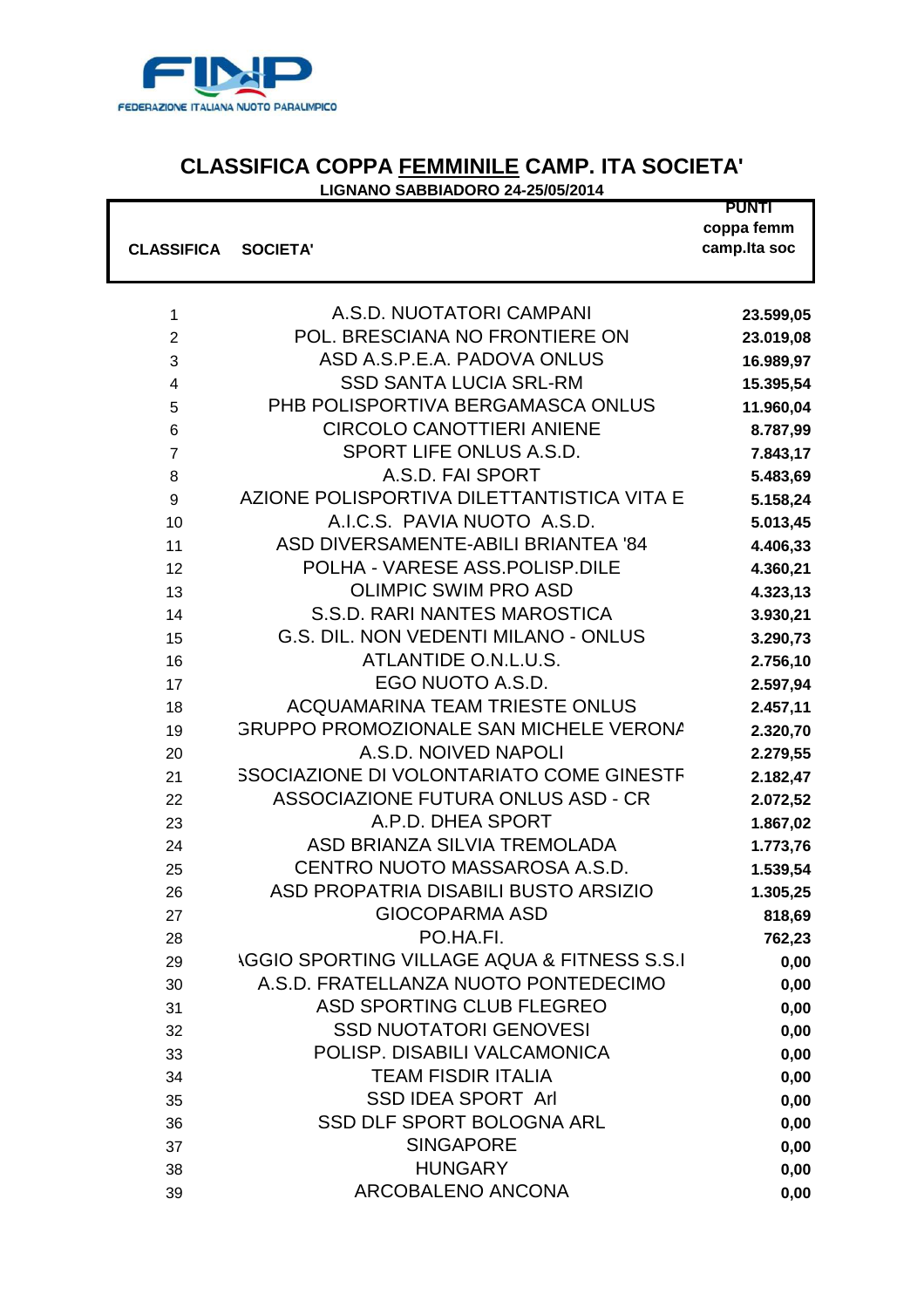

## **CLASSIFICA COPPA MASCHILE CAMP. ITA SOCIETA'**

## **LIGNANO SABBIADORO 24-25/05/2014**

|                         |                                                        | <b>PUNTI coppa</b><br>masc camp.lta |
|-------------------------|--------------------------------------------------------|-------------------------------------|
| <b>CLASSIFICA</b>       | <b>SOCIETA'</b>                                        | <b>SOC</b>                          |
|                         |                                                        |                                     |
| $\mathbf{1}$            | <b>SSD SANTA LUCIA SRL-RM</b>                          | 45.732,38                           |
| $\overline{2}$          | POL. BRESCIANA NO FRONTIERE ON                         | 35.206,77                           |
| 3                       | <b>CIRCOLO CANOTTIERI ANIENE</b>                       | 30.491,31                           |
| $\overline{\mathbf{4}}$ | A.S.D. NUOTATORI CAMPANI                               | 24.922,18                           |
| 5                       | ASD A.S.P.E.A. PADOVA ONLUS                            | 24.417,98                           |
| 6                       | PHB POLISPORTIVA BERGAMASCA ONLUS                      | 18.645,35                           |
| $\overline{7}$          | SPORT LIFE ONLUS A.S.D.                                | 16.634,62                           |
| 8                       | POLHA - VARESE ASS.POLISP.DILE                         | 14.579,10                           |
| 9                       | ASD DIVERSAMENTE-ABILI BRIANTEA '84                    | 13.708,79                           |
| 10                      | ASD BRIANZA SILVIA TREMOLADA                           | 12.879,31                           |
| 11                      | A.S.D. FAI SPORT                                       | 12.454,01                           |
| 12                      | ATLANTIDE O.N.L.U.S.                                   | 12.075,76                           |
| 13                      | PO.HA.FI.                                              | 8.108,65                            |
| 14                      | S.S.D. RARI NANTES MAROSTICA                           | 6.860,88                            |
| 15                      | <b>SSOCIAZIONE DI VOLONTARIATO COME GINESTF</b>        | 5.495,73                            |
| 16                      | A.S.D. FRATELLANZA NUOTO PONTEDECIMO                   | 4.799,39                            |
| 17                      | A.P.D. DHEA SPORT                                      | 3.461,39                            |
| 18                      | <b>SSD NUOTATORI GENOVESI</b>                          | 2.789,67                            |
| 19                      | A.S.D. NOIVED NAPOLI                                   | 2.425,39                            |
| 20                      | ASD SPORTING CLUB FLEGREO                              | 2.415,07                            |
| 21                      | POLISP. DISABILI VALCAMONICA                           | 2.368,49                            |
| 22                      | <b>GIOCOPARMA ASD</b>                                  | 2.305,03                            |
| 23                      | CENTRO NUOTO MASSAROSA A.S.D.                          | 1.795,82                            |
| 24                      | <b>OLIMPIC SWIM PRO ASD</b>                            | 1.753,46                            |
| 25                      | <b>GRUPPO PROMOZIONALE SAN MICHELE VERONA</b>          | 1.667,87                            |
| 26                      | <b>ARCOBALENO ANCONA</b>                               | 1.427,00                            |
| 27                      | <b>SSD DLF SPORT BOLOGNA ARL</b>                       | 1.423,12                            |
| 28                      | ASD PROPATRIA DISABILI BUSTO ARSIZIO                   | 1.249,13                            |
| 29                      | <b>SSD IDEA SPORT Arl</b>                              | 1.018,62                            |
| 30                      | <b>\GGIO SPORTING VILLAGE AQUA &amp; FITNESS S.S.I</b> | 645,62                              |
| 31                      | <b>ACQUAMARINA TEAM TRIESTE ONLUS</b>                  | 128,65                              |
| 32                      | A.I.C.S. PAVIA NUOTO A.S.D.                            | 0,00                                |
| 33                      | G.S. DIL. NON VEDENTI MILANO - ONLUS                   | 0,00                                |
| 34                      | EGO NUOTO A.S.D.                                       | 0,00                                |
| 35                      | ASSOCIAZIONE FUTURA ONLUS ASD - CR                     | 0,00                                |
| 36                      | AZIONE POLISPORTIVA DILETTANTISTICA VITA E             | 0,00                                |
| 37                      | <b>TEAM FISDIR ITALIA</b>                              | 0,00                                |
| 38                      | <b>SINGAPORE</b>                                       | 0,00                                |
| 39                      | <b>HUNGARY</b>                                         | 0,00                                |